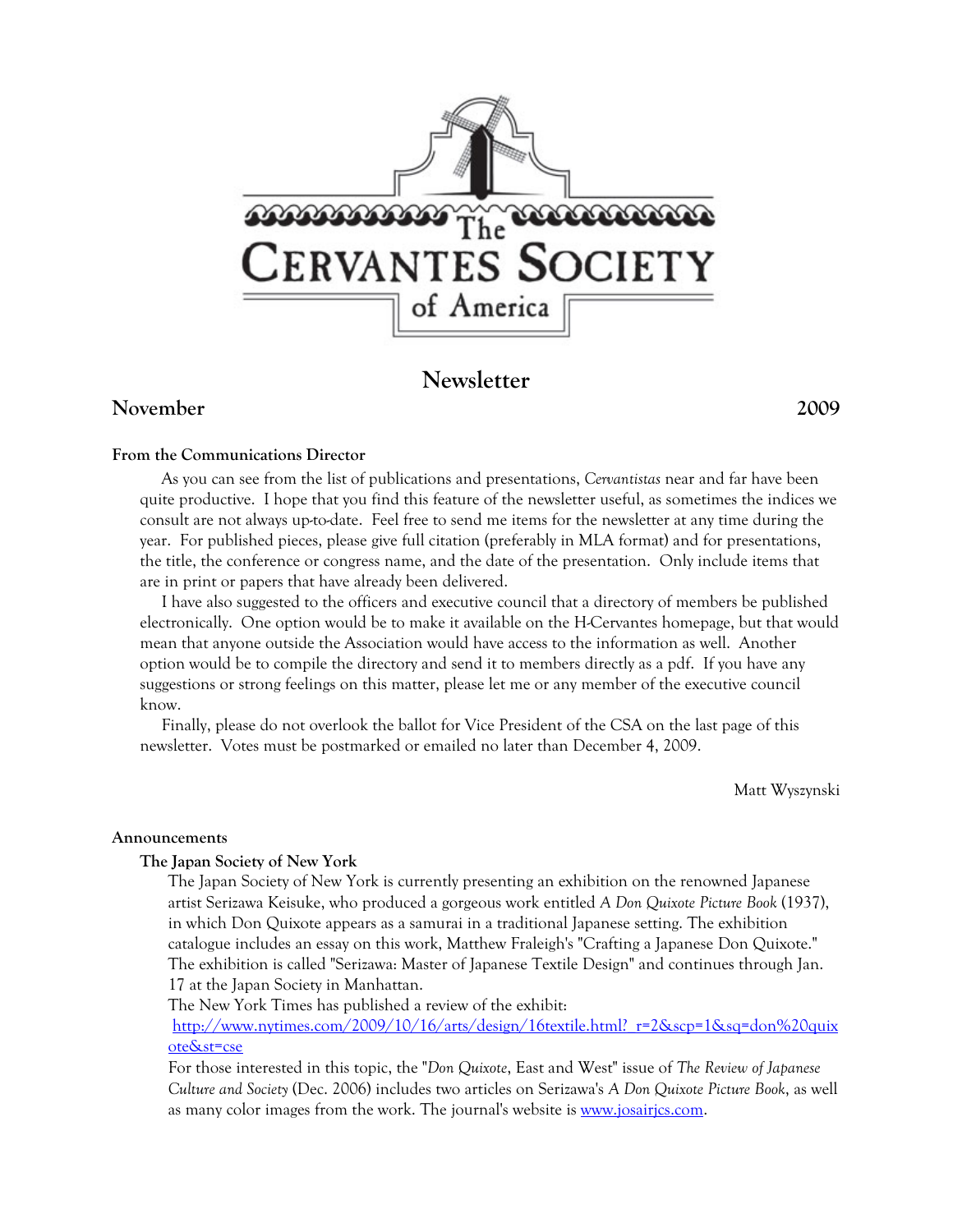#### **NEH Grant Awarded to Two Cervantistas**

Anne J. Cruz and Adrienne Martín have been awarded an NEH grant for a Summer Seminar for Teachers that will take place in Madrid, Salamanca, Toledo, and Sevilla tracing the route of the pícaros and pícaras in early modern Spain, that includes a visit to Rinconete y Cortadillo's favorite haunts.

#### **Culturas Quixotescas: Educação e Transformação Social**

Rogelio Miñana organized a seminar in São Paulo, Brazil, the next week - Nov. 6-7, 2009 at UNICSUL (Universidade Cruzeiro do Sul) entitled "Culturas Quixotescas: Educação e Transformação Social". This seminar was co-coordinated by Laura M.C. Calejón and Silvia V. Vieira, both from UNICSUL. The focus was how social justice NGOs in São Paulo utilize Don Quixote in their work with children and youth in high-risk social situations. Some of these organizations are: the Projeto Quixote, Instituto Religare, Circo Navegador, and Grupo Permanente de Pesquisa. Miñana delivered the opening lecture, "Culturas quixotescas: Dom Quixote nas ruas de Brasil"

#### **VII Congreso Internacional de la Asociación de Cervantistas.**

Se celebró durante la primera semana de octubre, en Münster, el séptimo congreso internacional de la Asociación de Cervantistas. Con la organización del Departamento de Románicas de la Universidad de aquella ciudad, el evento constituyó un verdadero éxito de participación y aportaciones. El programa completo se hallará en la página web: www.cervantistas.de

 En el transcurso de este evento nos reunimos en forma de asamblea general, donde aprobamos la candidatura presentada por D. Emilio Martínez Mata para la celebración de nuestro VIII CINDAC en la universidad de Oviedo, en 2012 (acaso en junio, pero todavía sin confirmar fechas precisas).

 Asimismo renovamos nuestros estatutos societarios y se eligió una nueva junta directiva para el trienio 2009-2012, compuesta por los siguientes miembros:

Presidente: D. José Montero Reguera (Vigo, ESPANA) Vicepresidenta: Dª. Maria Caterina Ruta (Palermo, ITALIA) Tesorera: Dª. Alicia Villar Lecumberri (Madrid, ESPAÑA) Secretario: D. José Manuel Lucía Megías (Madrid, ESPAÑA) Vocales: D.ª Maria Fernanda Abreu (Lisboa, PORTUGAL)

Dª. Maria Augusta da Costa Vieira (Sao Paulo, BRASIL)

D.ª Ruth Fine (Israel)

D. Aurelio González (México D.F., MÉXICO)

D. A. Robert Lauer (Oklahoma, USA)

D. José Manuel Martín Morán (Turín, ITALIA)

- D. Emilio Martínez Mata (Oviedo, ESPANA)
- D. Michel Moner (FRANCIA)
- D. Christoph Strosetzki (Münster, ALEMANIA)

#### **Kudos!**

Eduardo Urbina was appointed Cornerstone Faculty Fellow, College of Liberal Arts, Texas A&M University, 2009-2013.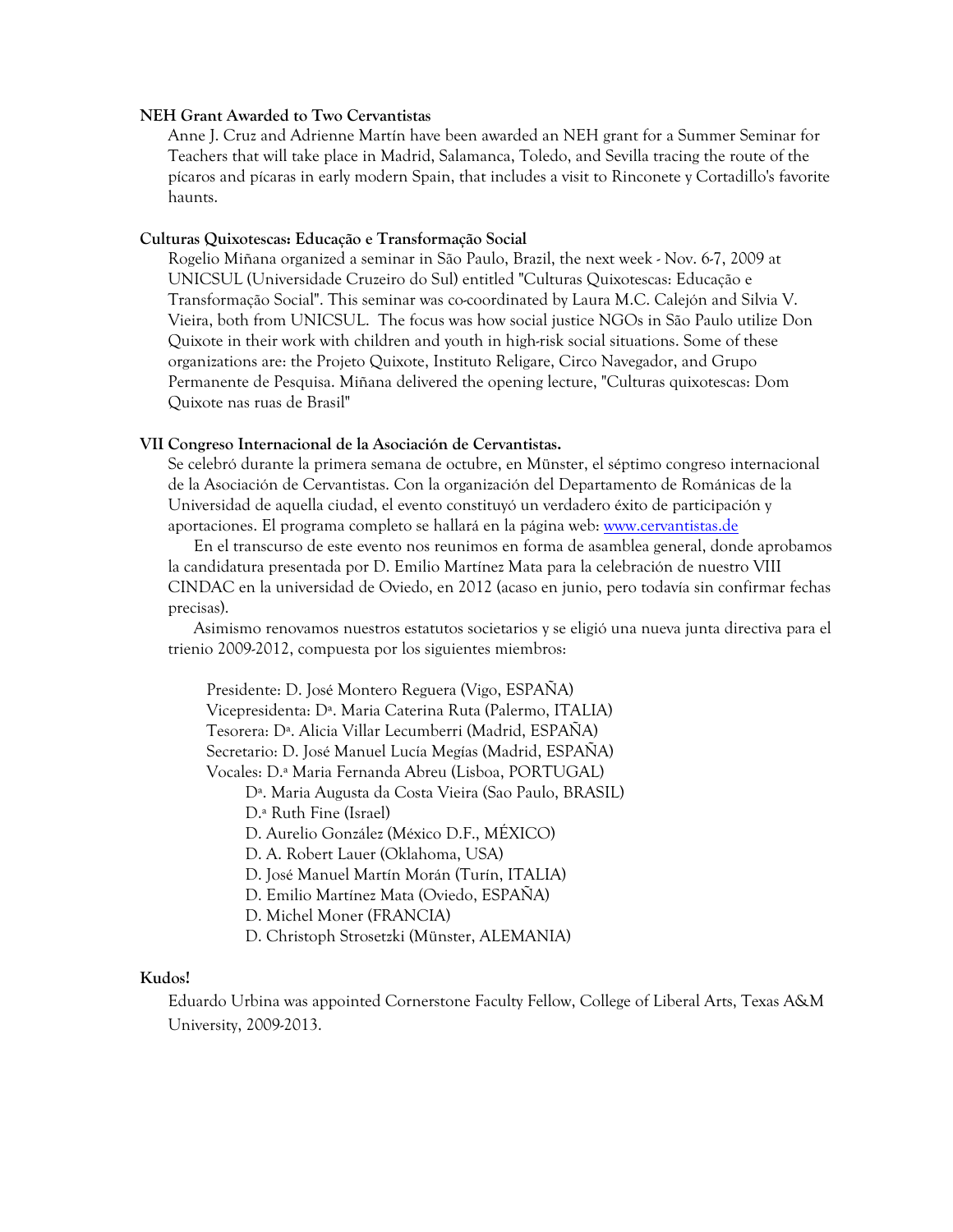#### **Publications and Presentations by Members**

Baena, Julio. *Novelas ejemplares: Las grietas de la ejemplaridad*. Newark, DL: Juan de la Cuesta, 2008.

- Barbagallo, Antonio. "¿Quién era 'verdaderamente' don Quijote?" VII Congreso Internacional de la Asociación de Cervantistas. Münster, Germany (September 30 – October 4, 2009).
- Barnés Vázquez, Antonio. *"Yo he leído en Virgilio". La tradición clásica en el Quijote*. III Premio Miguel de Cervantes, 2008. Vigo: Editorial Academia del Hispanismo, 2009.
- Boruchoff, David. "Competir con Heliodoro: Cervantes y la crítica ante una leyenda." *U.S.A. Cervantes: 39 cervantistas en Estados Unidos.* Ed. Georgina Dopico Black and Francisco Layna Ranz. Madrid: Consejo Superior de Estudios Científicos; Ediciones Polifemo, 2009. 177-210.
- ---. "Doctrina, vivencia y libertad cristianas." *Cervantes y las religiones*. Ed. Ruth Fine and Santiago López Navia. Biblioteca Áurea Hispánica 51. Madrid: Universidad de Navarra; Editorial Iberoamericana / Vervuert, 2008. 121-35.
- ---. "Free Will, the Picaresque, and the Exemplarity of Cervantes's Novelas ejemplares." M L N 124.2 (2009): 372-403.
- Byrne, Sue. "Cervantes and the *Histories* of Paolo Giovio: Translators and Truths." Cervantes 29.2 (2009) 185-201.
- ---. "Cervantes: historia, ley, novela." VII Congreso Internacional de la Asociación de Cervantistas. Münster, Germany (September 30 – October 4, 2009).
- Ellis, Bradford. "'Por no ser de aquel lugar': The Pertinent Place of 'El curioso impertinente' Within Book One of Don Quijote," Mid-America Conference on Hispanic Literature, University of Wisconsin, Madison, October 2007.
- Endress, Heinz-Peter. *Cervantes y Goethe*. Vigo: Editorial Academia del Hispanismo, 2009.
- Fine, Ruth ( ed.) (2009). *Sipur Hatlaot shel Persiles ve Sigismunda* [*Los trabajos de Persiles y Sigismunda* de Miguel de Cervantes]. Trans. Assaf Ashkenazi and Menachem Argov. Jerusalem, Carmel Publishing House (in Hebrew).
- ---. "Heterodoxia y traducción. Releyendo el capítulo I,9 del *Quijote."* VII Congreso Internacional de la Asociación de Cervantistas. Münster, Germany (September 30 – October 4, 2009).
- Frenk, Margit. Juegos del Narrador en el *Quijote*." *Nueva Revista de Filología Hispánica*, 57.1 (2009): 211-220.
- Ganelin, Charles. "Don Quijote, the Senses, and Anti-Mysiticism." Sacred and Profane in the Early Modern Hispanic World Conference. Indianapolis.
- Gonzalo, José Luis. "Relojes de príncipes en tiempos de Cervantes" Ed. Alfredo Alvar Ezquerra. *Las Enciclopedias en España antes de "l'Encyclopédie."* Madrid: Consejo Superior de Investigaciones Científicas, 2009: 385-410.
- Groundland, Mark. "'*Casadla con su igual'*: Generational Differences Involving Old Christians and Moriscos in *Don Quijote II.*" Southeast Coastal Conference on Languages and Literatures (SECCLL). Georgia Southern University. 26 March 2009.
- ---. "Virtuality and Virtuousity: Carroll B. Johnson's Morisco Book." MLA Annual Convention. Philadelphia. 29 Dec. 2009.
- Knight, Sharon. "Hapsburgian Imperial Impulse in Cervantes' Persiles" in *"Recuerde el alma dormida": Medieval and Early Modern Spanish Essays in Honor of Frank A. Dominguez*, ed. John K. Moore, Jr. and Adriano Duque. Newark, DE: Juan de la Cuesta, 2009.

Laguna, Ana. *Cervantes and the Pictorial Imagination*. Lewisburg, Pa: Bucknell University Press, 2009.

Maestro, Jesús G*. Crítica de los géneros literarios en el Quijote.* Vigo: Editorial Academia del Hispanismo, 2009.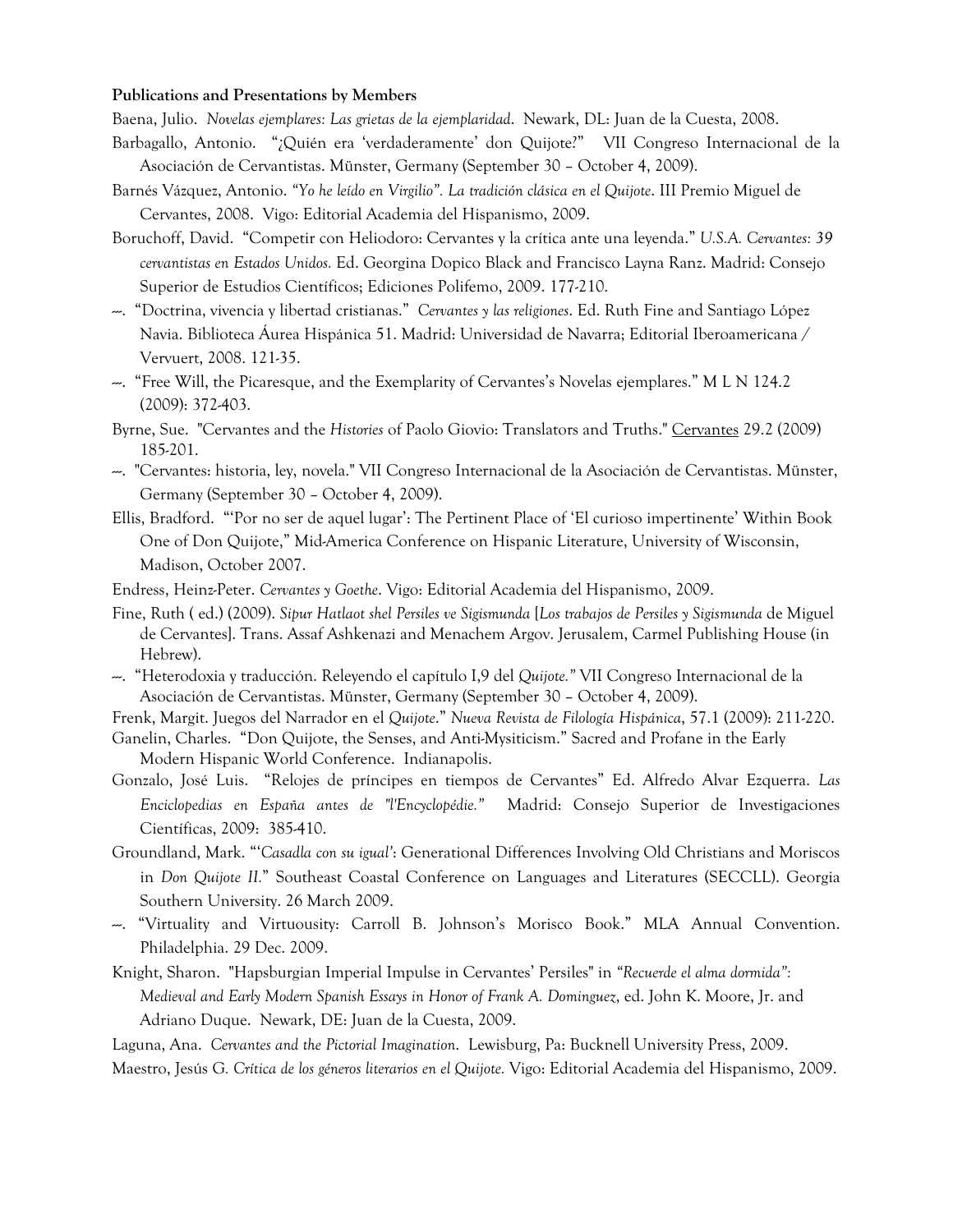- Miñana, Rogelio. *Monstruos que hablan: El discurso de la monstruosidad en Cervantes*. Chapel Hill: U N Carolina P, 2008.
- Olivares, Julián (ed.), and Juan Jesús Gonzalez Ruiz. *Huyendo del fascismo.* Madrid: Foca [Akal], 2009.
- --- (ed.). *Studies on Women's Poetry of the Golden Age.* Woodbridge: Támesis, 2009.
- ---. *The Love Poetry of Francisco de Quevedo.* Cambridge: Cambridge UP, 2009. Paperback rpt.
- Pastor Comín, Juan José*. Loco, trovador y cortesaso. Bases musicales de la expresión musical en Cervantes*. Vigo: Editorial Academia del Hispanismo, 2009.
- Randall, Dale. "Avoiding Garrulity: An Introduction to Sir Edwin Sadleir and His Improvement of Cervantes's 'Don Quixote'." *Studies in Philology*, Fall (2009): 468-82.
- Ricapito, Joseph. "Preguntas no contestadas: El caso de las bodas de Camacho." VII Congreso Internacional de la Asociación de Cervantistas. Münster, Germany (September 30 – October 4, 2009).
- Rotella, Pilar. "The Artist at Work: Self-portraiture in Cervantes and Velázquez." Congreso Internacional-Asamblea XXIX de ALDEEU (Spanish Professionals in America, Inc.). Alcalá de Henares, Madrid, Spain, June30-July, 2009.
- Urbino, Eduardo and Jesús G. Maestro. *Anuario de Estudios Cervantinos 5*. Vigo: Editorial Academia del Hispanismo/Cátedra Cervantes, 2009.
- ---, Víctor Agosto et al. "Visual Readings: Textual Iconography and Digital Archive of the Quixote at the Cervantes Project." *Studies in Spanish Literature in Honor of Daniel Eisenberg.* Ed. Thomas Lathrop. Newark, DE: Juan de la Cuesta, 2009: 363-85.
- ---. "Adventures in Collecting Don Quixote." Annual Meeting, Friends of the Sterling C. Evans Library, Texas A&M University. March 28, 2009.
- ---. "El futuro de los estudios cervantinos: ediciones electrónicas y archivos hipertextuales en el Proyecto Cervantes." *El ingenioso hidalgo (Estudios en homenaje a Anthony Close).* Ed. Rodrigo Cacho. Alcalá de Henares: Centro de Estudios Cervantinos, 2009: 265-78.
- ---. "Historia y prácticas iconográficas del Quijote juvenil ilustrado." III Semana Cervantina, Aula Cultural Universidad Abierta, Universidad de Castilla-La Mancha, Ciudad Real. April 23, 2009.
- ---. "Humanities Research in the Digital Age: Recovering the Illustrated History of Don Quixote." Fallon-Marshall Lecture Series, College of Liberal Arts, TAMU. April 15, 2009.
- ---. "Iconografía textual e historia visual del Quijote*." USA Cervantes*. Eds. G. Dopico Black and Francisco Layna. Madrid: Editorial Polifemo, 2009.
- ---. "Misterios de la imprenta manual: Cotejo y análisis de variantes en la hiperedición variorum del Quijote." *Edad de Oro* 28 (2009): 449-61.
- ---. "Prácticas iconográficas en la historia editorial del Quijote." VII Congreso Internacional de la Asociación de Cervantistas, University of Münster (Germany). September 26, 2009.
- ---, Hamed Alhoori et al. "Supporting the Creation of Scholarly Bibliographies by Communities through Online Reputation Based Social Collaboration." *Lecture Notes in Computer Science: Research and Advanced Technology for Digital Libraries: 13th ECDL* (Corfu, Greece, September 27-Oct. 2, 2009). Berlin-Heidelberg: Springer Verlag (2009).
- Weiner, Jack. *Democracia y autocracia en Cervantes*. Vigo:Editorial Academia del Hispanismo, 2009.